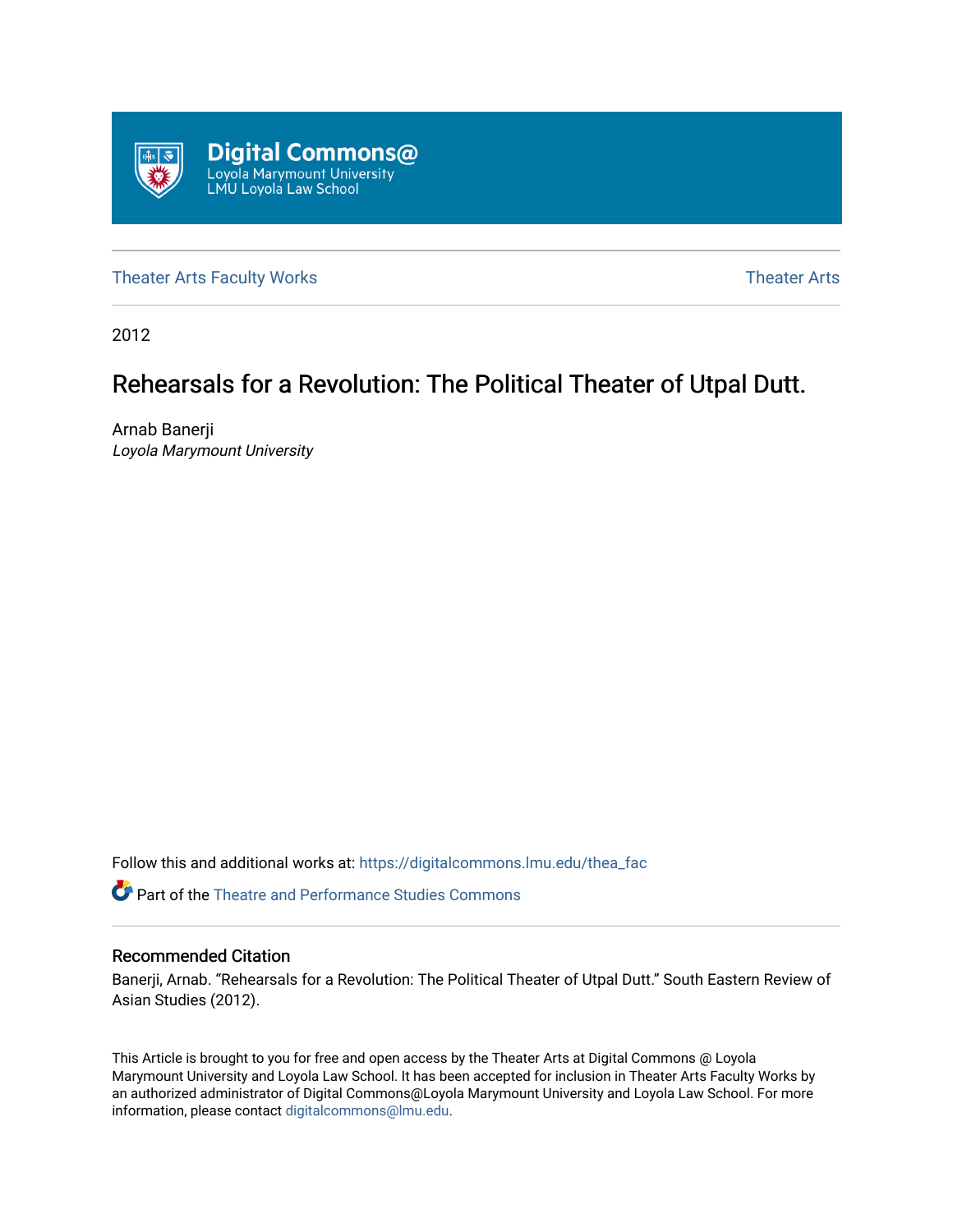*Southeast Review of Asian Studies Volume 34 (2012), pp. 222–30*

# **Rehearsals for a Revolution: The Political Theater of Utpal Dutt**

ARNAB BANERJI *University of Georgia* 

During the mid-1960s, when communist politics were beginning to gain significant ground in Bengal, the playwright, actor, and director Utpal Dutt উৎপল দত্ত (1924–93) experimented with theatrical forms in the hope of creating a political theater and fomenting a proletarian social revolution. This essay examines his concept of the "revolutionary theater" and its underlying elements, which include traditional forms of theater like *jatra* and both Piscatorian and Brechtian techniques.

Utpal Dutt উৎপল দত্ত (1924–93) is one of the best known and most respected figures in the history of modern Bengali theater. A committed leftist, Dutt wrote, directed, and acted in commercially successful and politically challenging plays during a career of nearly fifty years from the early 1940s until his death in 1993. During this long career, political challenges and controversies were a constant. This essay will consider some of the landmarks of Dutt's career and evaluate his role in shaping modern Bengali theater as we know it today.

# **Dutt's Early Years**

Utpal Dutt was born on March 29, 1929, to a middle-class family of Hindu Kayastha caste.<sup>1</sup> The family lived in Barisal, in what is now Bangladesh. He was sent to missionary schools and received an English education. He began his studies at St. Edmund's School in Barisal. In 1945, he entered St. Xavier's Collegiate School, Calcutta (now Kolkata), a highly respected Jesuit school. Dutt went on to earn a bachelor's degree in English Literature from St. Xavier's College in 1949. Dutt's foray into theater began during his schooling at St. Xavier's in Kolkata. There he was introduced to Shakespeare and the European classics. In an interview with the eminent theater critic and scholar Samik Bandyopadhyay, Dutt acknowledged that performing Shakespeare early in school and later during his college years influenced his decision to take up theater (Dutt 1989, 9–21). Dutt joined Geoffrey Kendall's Shakespeareana Theater Company in 1947 and toured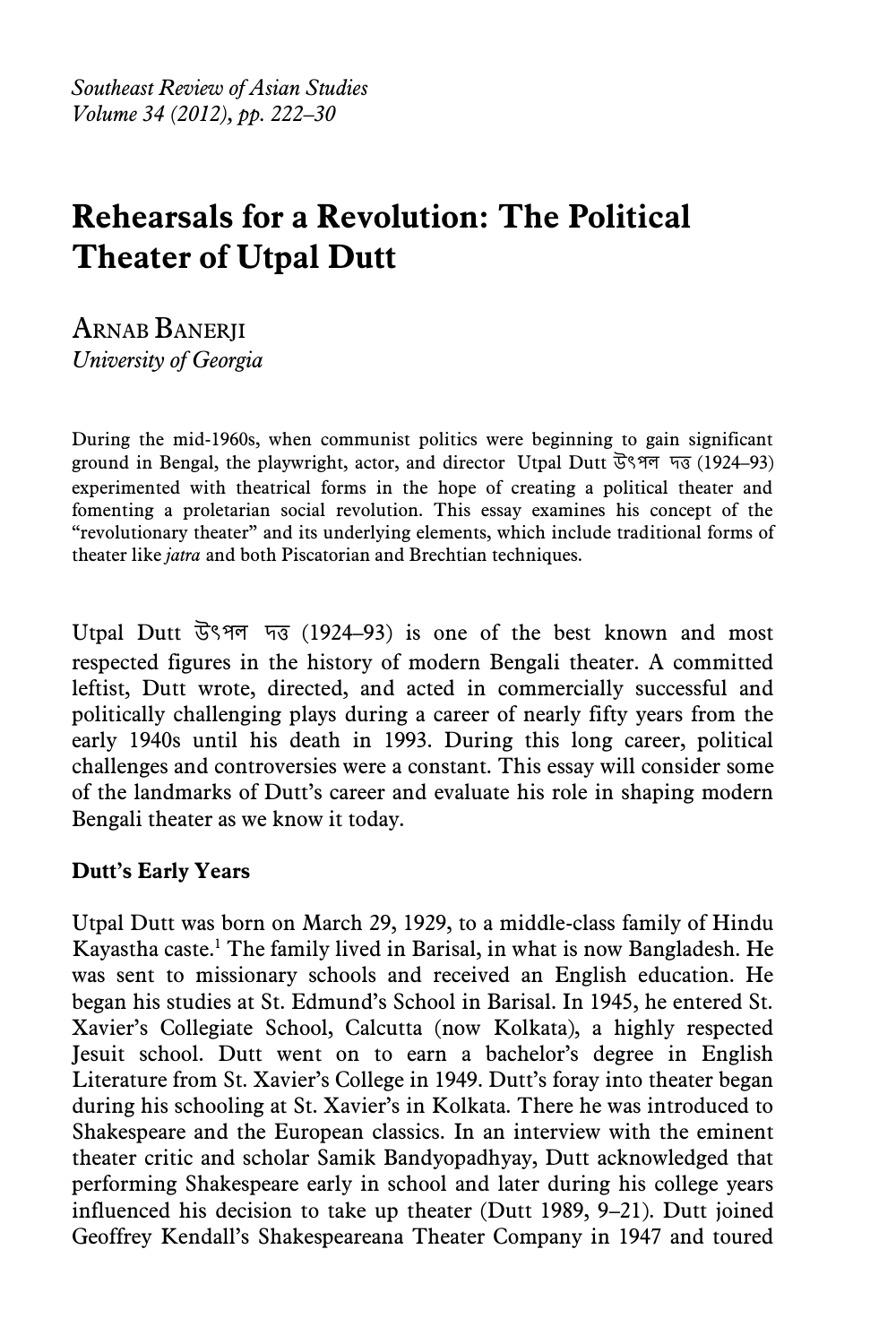the Indian subcontinent performing Shakespeare in the courts of Indian princedoms. He went on tour again with the same company when it returned to the subcontinent in 1953–54. This experience taught Dutt the kind of discipline required to run a professional theater company. At the same time, the political activist in Dutt was growing impatient with this kind of theater. He realized that English theater was totally disconnected from the tremendous social changes affecting the newly formed country. He felt his theater catered to the minority still bound to the legacy of the Raj and failed to connect to the masses.

## **Stint with the IPTA**

In 1950, Dutt joined the Bengal branch of the Indian People's Theater Association (IPTA), which was the cultural front of the Communist Party of India (Bharucha 1983, 57). He was soon disillusioned with the brand of political theater that the IPTA was creating. Although the group included noted directors, musicians, and actors, Dutt felt that the IPTA was not producing what he considered revolutionary theater. He points to the bourgeois impulses that continued to pervade the IPTA's work, explaining that the proletarian hero of the IPTA's productions seemed like "a superhuman Captain Marvel without a blemish in his character, advocating war or peace according to the current party-line. . . . And one comes to the conclusion: this man is not even subject to sexual desires or a cough or cold. He does not even fart. He is, therefore, a walking tribute to the bourgeois society which has produced such perfections" (1982, 17–18). Although he realized that the IPTA had the resources to create the mass-appeal theater that he was aiming for, Dutt refused to bow to such semi-bourgeois standards. In his view, the stainless proletarian hero of the IPTA's productions implied that a successful revolution had already taken place, which was not the case. Hoping to see the workers take up arms against the oppressive forces of society, he considered it crucial to depict the ruling class as a ruthless enemy and to emphasize the urgent need for revolution. It was necessary, then, to create a flesh-and-blood hero who suffers and rises in revolt. The proletarian hero had to be aware of the failings of society, but also aware of his own human failings, such as drinking and gambling. Dutt did not believe in artistic compromise of any sort and his stint with the IPTA ended after ten months and a single production of Tagore's *Bisarian বিসর্জন (The Sacrifice)*. Although critically acclaimed, this production failed to impress the IPTA brass, who considered it reactionary (Bharucha 1983, 58). Under such circumstances, Dutt returned to his own Little Theater Group (LTG) and convinced the members to help him create his own vernacular theater.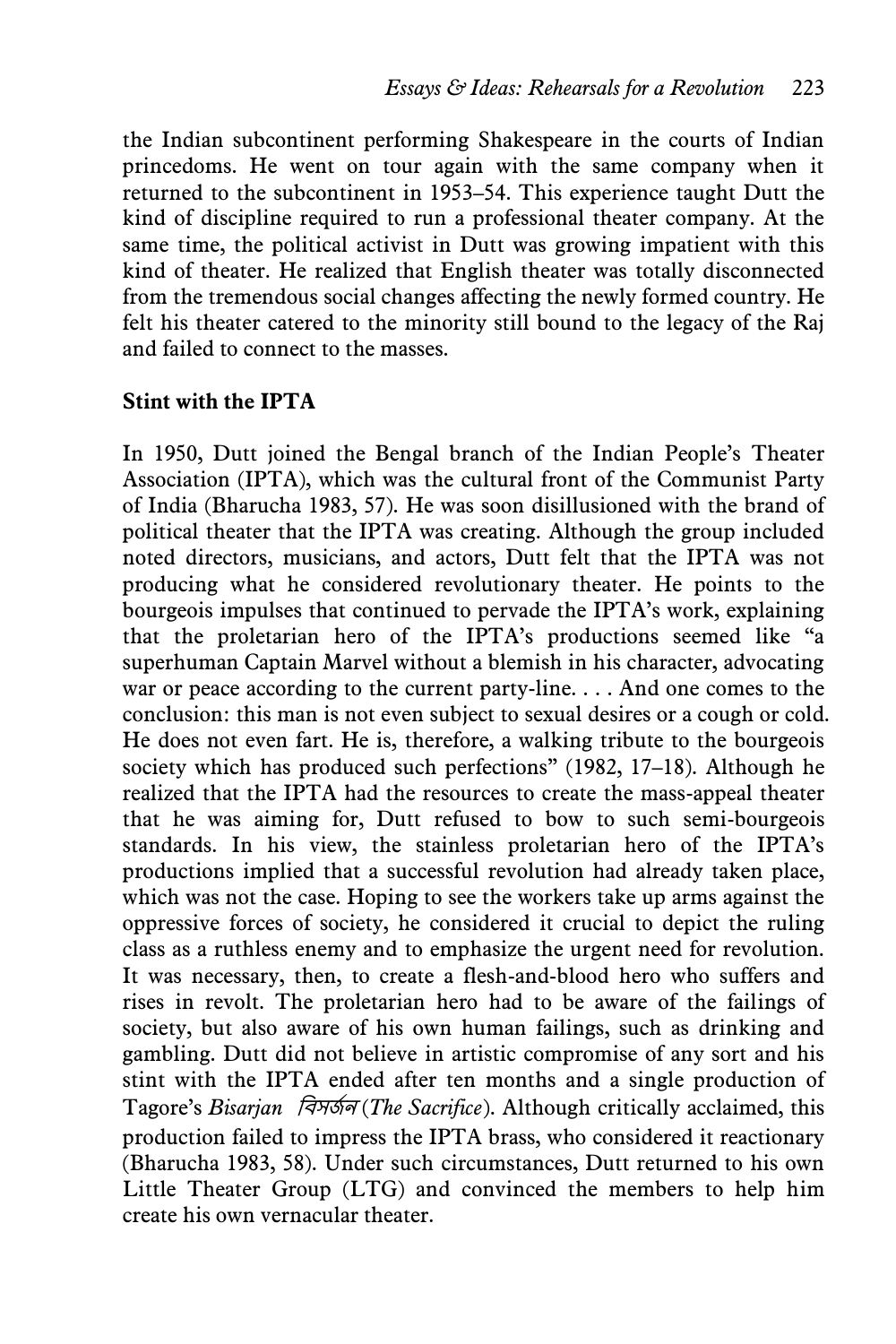# **Translating** *&* **Staging Classics**

The LTG produced translations of European classics like *Macbeth* and took them on tour of rural villages. Dutt was convinced that spectacle and entertainment had to be significant features of a political theater in order to communicate with the masses and stir the spirit of revolt. The group also revived historical plays by Girish Chandra Ghosh গিরিশচন্দ্র ঘোষ (1844– 1912), notably *Siraj-ud-daula* বসিোর্দদৌল্লো, a play named after and about a Nawab of Bengal whom the English defeated in the Battle of Plassey in 1757 (Bharucha 1983, 63). These historical plays had been disregarded by purists as melodramatic and historically inaccurate. However, as Rustom Bharucha observes, Dutt responded "to those very elements of Ghosh's dramaturgy: the random structure of action, the accumulation of tense episodes, the series of climaxes, the vast canvas of historical figures, the treatment of heroes and villains as archetypes, the patriotic sentiments, the unabashed emotionalism" (1983, 63). Dutt had already realized that the political theater in India could not blindly follow its Western counterpart. This early work demonstrates his keen understanding of his audience, an understanding that would prove helpful when he later developed his idea of the revolutionary theater. Dutt writes, "The Siraj-ud-daula myth fired the imagination of the revolutionary youth. What the historians could never do, the playwright [Ghosh] did almost overnight: he created a focal point for the revolutionary patriotic fervor of the Bengali masses" (1982, 140). This success reinforced Dutt's fundamental belief that political theater must provide entertainment, which Bertolt Brecht (1898–1956) once described as that "business which gives [theater] its particular dignity" (Brecht 1964, 180).

## **Western Influences for an Indian Context**

Dutt was a careful student of political theater movements in the West. He borrowed extensively from the conventions of both Erwin Piscator (1893– 1966) and Brecht, but at the same time he was careful to contextualize their influence for the Indian audience. His theater echoed some of Piscator's basic ideas on political theater. Like his German predecessor, Dutt wanted to reach a mass audience, believed in stage spectacle, and favored extended runs (Piscator 1971). The motive was to gauge public response, turn public opinion, and ultimately incite revolution against the bourgeois ruling class. Like Brecht, Dutt wanted his audience to think about what they were seeing and reflect on their own social situations. Dutt realized, however, that he would have to adapt Brechtian techniques in order to sway local audiences. Dutt writes,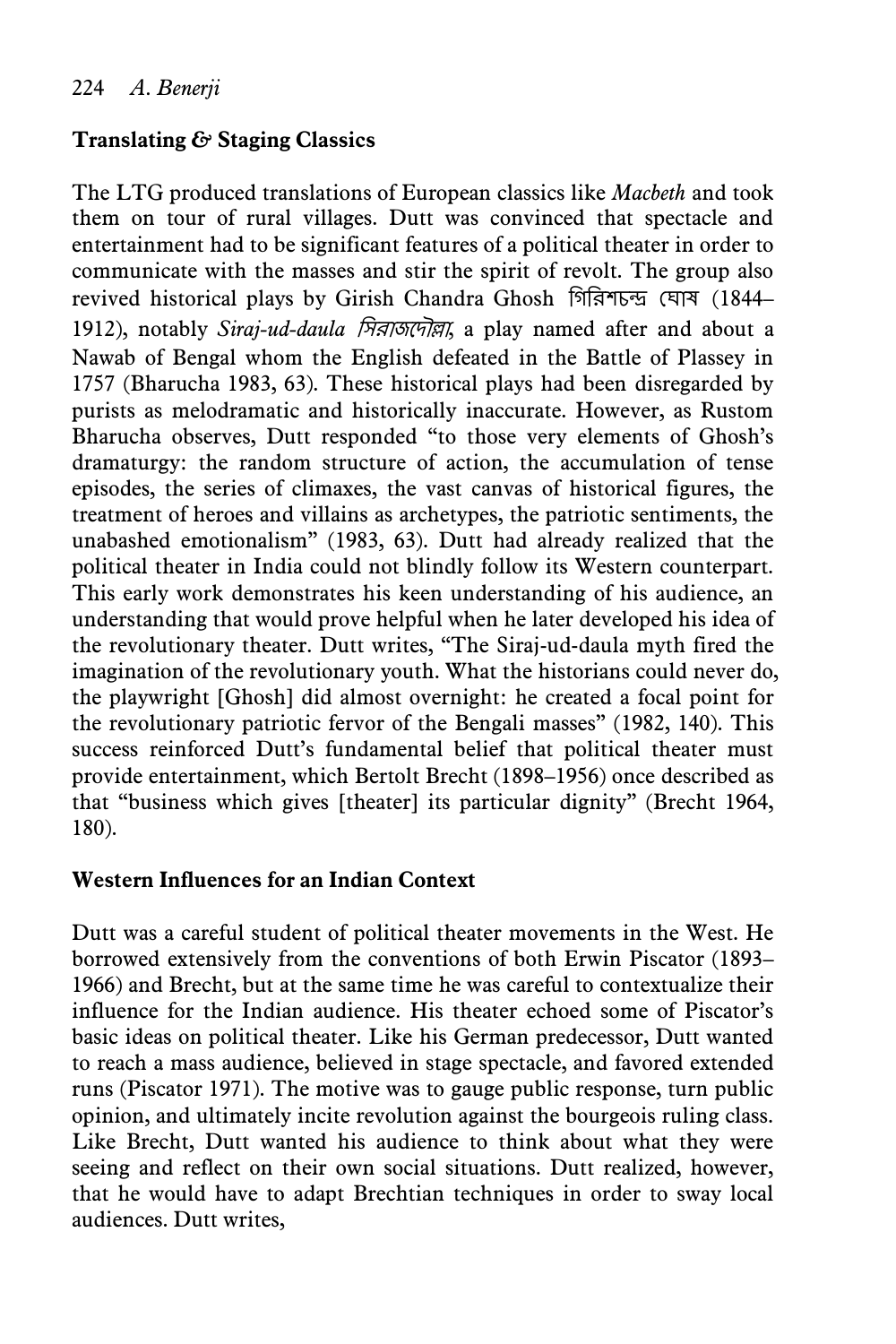The Brechtian style interferes with our people's responses because they are used to another kind of theater, and all forms must come from the people's understanding. . . . As I understand it, epic structure advances the action to a certain point and then halts, cuts it entirely and proceeds with another episode, or with the same episode in a different light. This directly contradicts our people's expectations. They're accustomed to the dramatic atmosphere getting thicker and thicker, until it becomes almost unbearable. (1971, 236)

His plays, notably *Ajeya Vietnam* অদর্য় বিদয়তনোম (*Unconquered Vietnam*), *Angar* অঙ্গোি (*Coal*), *Ferari Fauj* ঘেিোিী ঘেৌর্ (*The Runaway Soldier*), and *Kallol* কদল্লোল (*Waves*) are all intensely dramatic and entertaining. Critics have often called the climactic scenes melodramatic and over-emotional, though admitting in the same breath that it is precisely these qualities that make Dutt's plays resonate with his audience. Packaged in this way, the political assault on the bourgeois government in New Delhi and West Bengal becomes unmistakable, and the audience realizes that the oppression depicted on stage is a feature of their own lives even to this day. The rulers have changed but their tactics have not. By emphasizing the need for a popular communist uprising, Dutt demonstrates the possibility of escaping this oppressive regime. Like his heroes, who are ordinary human beings with extraordinary zeal, the common man must become angry enough to force a change in circumstances. Bharucha writes, "Dutt's theater is most true to its revolutionary principles when it is also blatantly theatrical" (1983, 121). Dutt's plays often refer to historical and political events that were still relatively fresh in people's memories. Reacting to the more immediate oppression of the Congress governments of West Bengal, for example, he cloaked his critique in depictions of the Naval Mutiny of 1946 (*Kallol*) and the Scottsboro trials of 1931 (*Manusher Adhikarey* মোনুদষি অবিকোদি, or *The Rights of Man*). Audiences obviously caught the message, as did the authorities. Critic Sumanta Banerjee comments that the reaction of the ruling Congress Party was a form of tribute to Dutt's heroic attempts to create a popular revolutionary theatre (1993, 1848). *Kallol* was extremely critical of the Congress government of 1965 and Dutt was immediately arrested and imprisoned in the Presidency Jail without trial. Disruptive elements were planted in the Minerva Theatre on several occasions and goons of the Congress Party threatened performers with dire consequences if they did not withdraw from the productions. Dutt was also arrested and imprisoned for six months in 1966 under the Defence of India Rules.<sup>2</sup> In 1971, Dutt's production *Tiner Talowar* টিদনি তদলোয়োি (*The Tin Sword*) paid fitting tribute to Girish Chandra Ghosh and his theatre. This production was a runaway commercial hit and is considered by many his *tour de force*. Even while tipping the hat to an erstwhile great of the Bengali stage, Dutt did not lose his political focus. *Tiner Talowar* is still remembered for its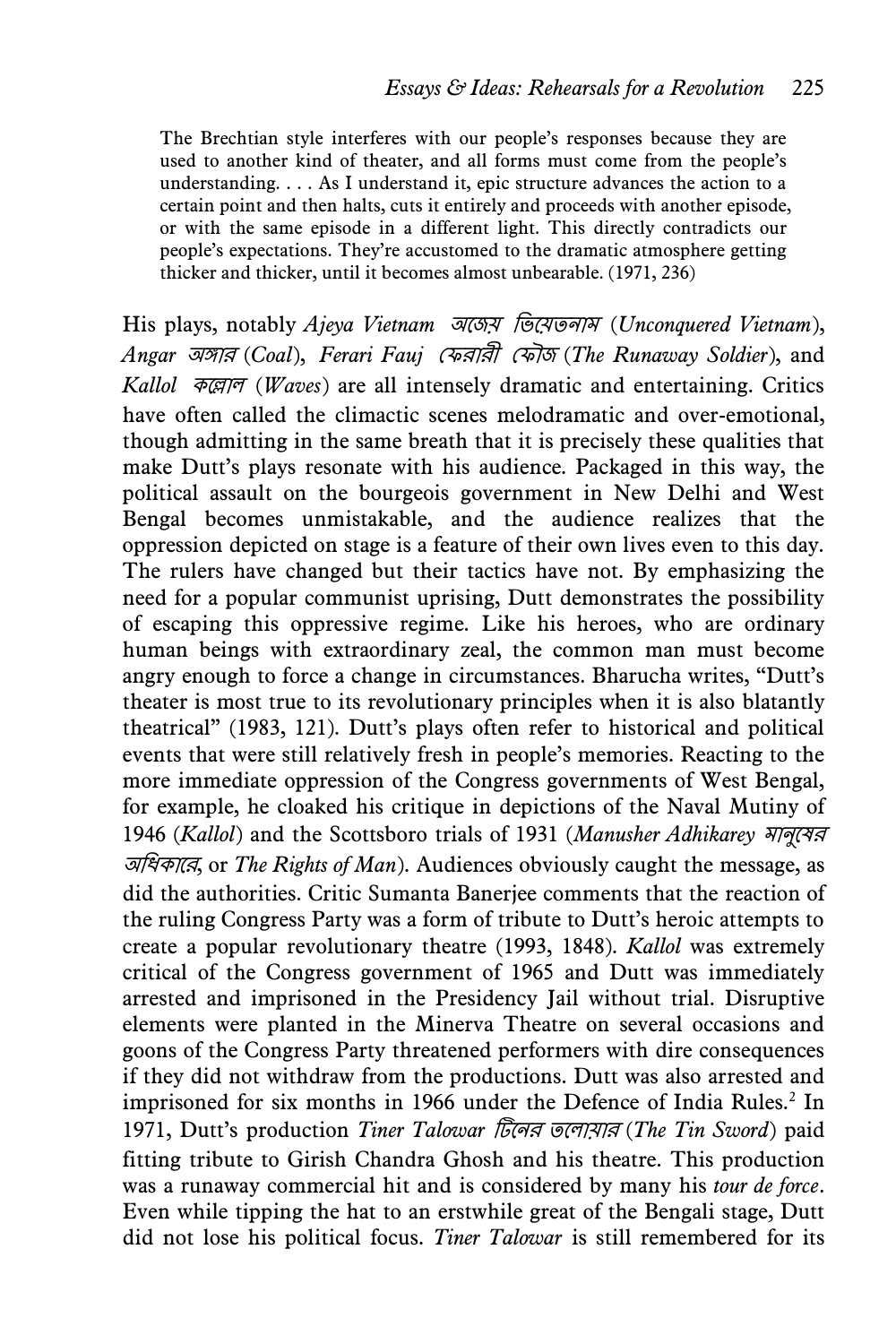hair-raising final speech in which the hero Kapten Babu কাপ্তেন বাব (Mr. Captain) lifts the tin sword of the play's title to announce a war against the British colonial forces. Dutt's criticism was of course directed against the oppressive Congress governments, but he cleverly used the historical context to mask his political intent. In 1975, Dutt responded to the internal emergency imposed by Indira Gandhi's Congress central government, producing three powerful plays, *Barricade*, *Duswapner Nagari দুঃস্বপ্লের নগরী* (*City of Nightmares*), and *Ebar Rajar Pala* এিোি িোর্োি পোলো (*Enter the King*), that criticized the government for restricting civil liberties and trying to restrict free speech. The Congress-led state government officially banned the plays, but they continued to draw large crowds.

# **The Search for Other Forms** *&* **Audiences**

While he was making waves with his political theater in urban Kolkata, Dutt increasingly felt that he needed to reach an even bigger audience and began to consider other forms of theater. Disgruntled with what he called his "private revolutionary theater" and alienated from India's other leftist political groups because of his initial support for the Naxal movement,<sup>3</sup> which he had hoped would generate a mass audience for his political theater, Dutt turned to the traditional performance form of *jatra* যোত্রো for new structural devices and modes of communication. *Jatra* is a traditional form of Bengali theater. It is very popular with rural audiences, who flock to performances by the thousands (Ghose 2004, 171–73). "Jatra" means "traveling," an allusion to the itinerant performers who traditionally traveled through the countryside performing as many as three shows per day. The political possibilities of *jatra* had already been explored by Mukunda Das মুকুন্দ দোস (1878–1934). Das was the first playwright from Bengal to adopt *jatra* as a modern theatrical form, realizing that dramatic narratives did not have to borrow from the epics or the *puranas পুরাণ* (Bharucha 1983, 90–91). Attempting to preach nationalism to villagers, Das heavily relied on the structure of the *jatra*—its operatic conventions, melodramatic gestures, and hypnotic songs, "all of which unfailingly captivated a rural audience" (Bharucha 1983, 90). Das perceived that the structure of the *jatra* was flexible enough to incorporate modern subject matter and a contemporary idiom. Bharucha observes:

Topical political figures and situations gradually crept into the mythological framework of the *jatra*. The gods and goddesses became freedom fighters and patriots. The devils and villains were transformed into members of the ruling class. The chorus continued to sing devotional songs but for different reasons. Theirs was a political litany rather than a meditation on the cosmos. (1983, 91)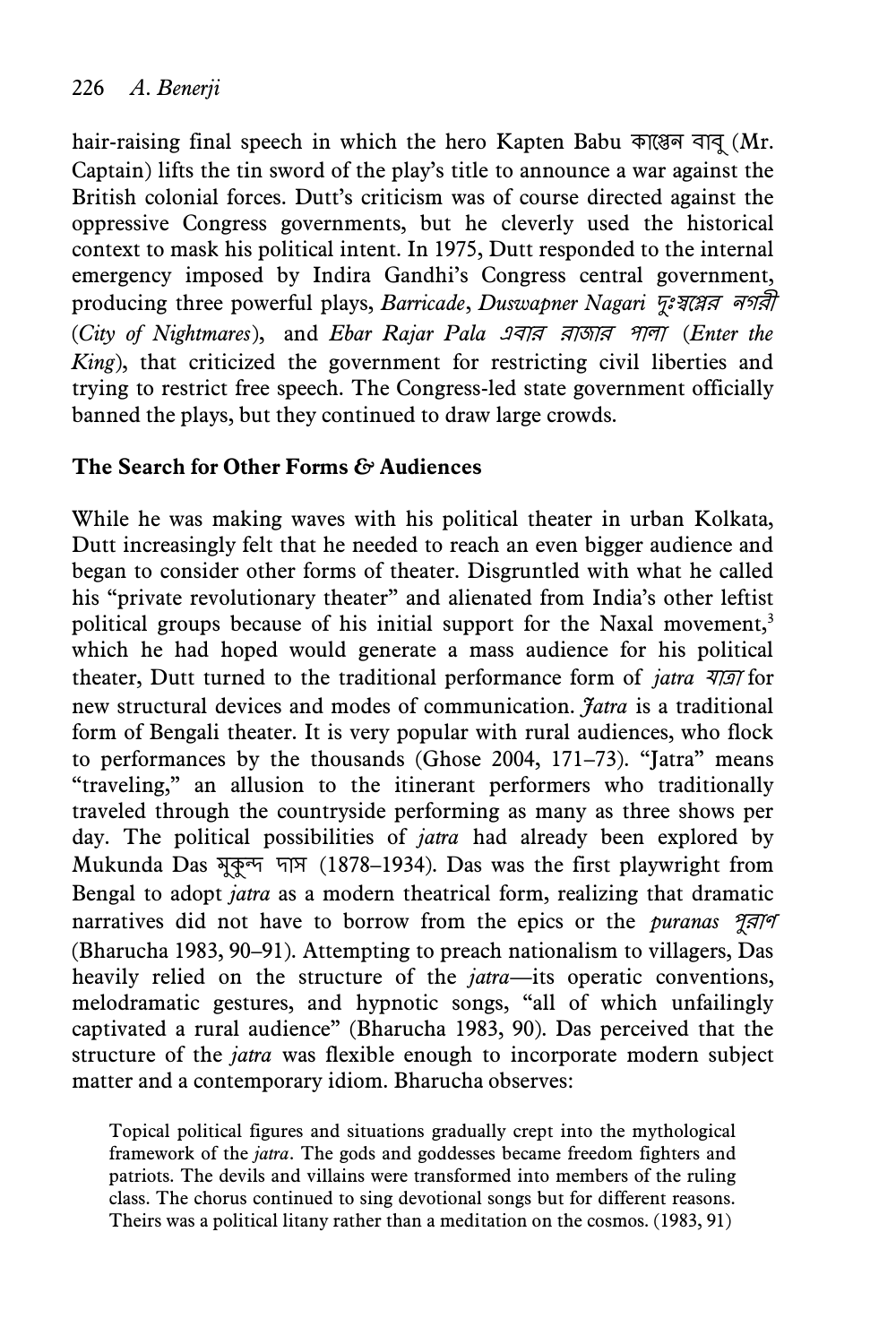*Jatra* continues to thrive in rural areas even six decades after Indian independence, and villagers are now quite accustomed to seeing political figures appear in the exalted roles of the heroes.

## **Politicizing** *Jatra*

Dutt played a pioneering role in the politicization of *jatra*. He intimately understood the mechanics of the art form. They appealed to his fascination with the conventions of the Elizabethan stage, which was devoid of unnecessary props and technical devices, and invited the actor-performer to display his art in its essence. At the same time, Dutt did away with some of the more traditional *jatra* conventions like the use of female impersonators instead of female actresses.

*Jatra* performances were traditionally overnight events encompassing as many as twenty-five songs. Since most of his audience were workers who had to report for morning shifts in factories, Dutt was forced to shorten the performances from their customary length of twelve hours. This reduced the prominence of the *vivek* বিদিক, a moralizing character who functions as the conscience of the play, reflecting on the action and raising appropriate questions. Dutt nonetheless attached great importance to the *vivek* as well as to the *juri* র্ুবি, a chorus that sits beside the stage and bursts into song following certain cues. The songs comment on the action and pronounce the fate of the characters. For example, the *juri* might sing a song that warns the villain of inevitable punishment for the injustices he has perpetrated against the hero. The *vivek* and *juri* function as primitive Brechtian alienation devices, but they had been deemphasized in the modern *jatra* because they impede the flow of the narrative. By reviving these roles, albeit in a limited manner, Dutt tried to reinforce the mock-trial aspect of *jatra*, with the *vivek* and *juri* acting as judges and the audience functioning as jury.

It is impossible to remain an isolated individual at a *jatra* performance. The atmosphere is rife with excitement as events unfold on stage and twenty-thousand people react in unison. It helps that the form is so deeply rooted in traditional folklore and speaks to the people in such a familiar voice. Dutt marveled at the way *jatra* reflected the political impulses of the present while evoking the historical resonances of the past. This, Dutt believed, made *jatra* the true people's theater. His production of *Sanyasir Tarabari* সন্ন্যোসীি তিিোিী (*The Crusade of the Monk*), for example, dramatizes the anti-British Sanyasi Rebellion of the eighteenth century. He was amazed how easily the audience grasped the contemporary political implications of the work while reacting to the misrule of the Warren Hastings administration.<sup>4</sup> The crushing of the Sanyasi rebellion and the Naxalite movement in Bengal were not historically remote events for his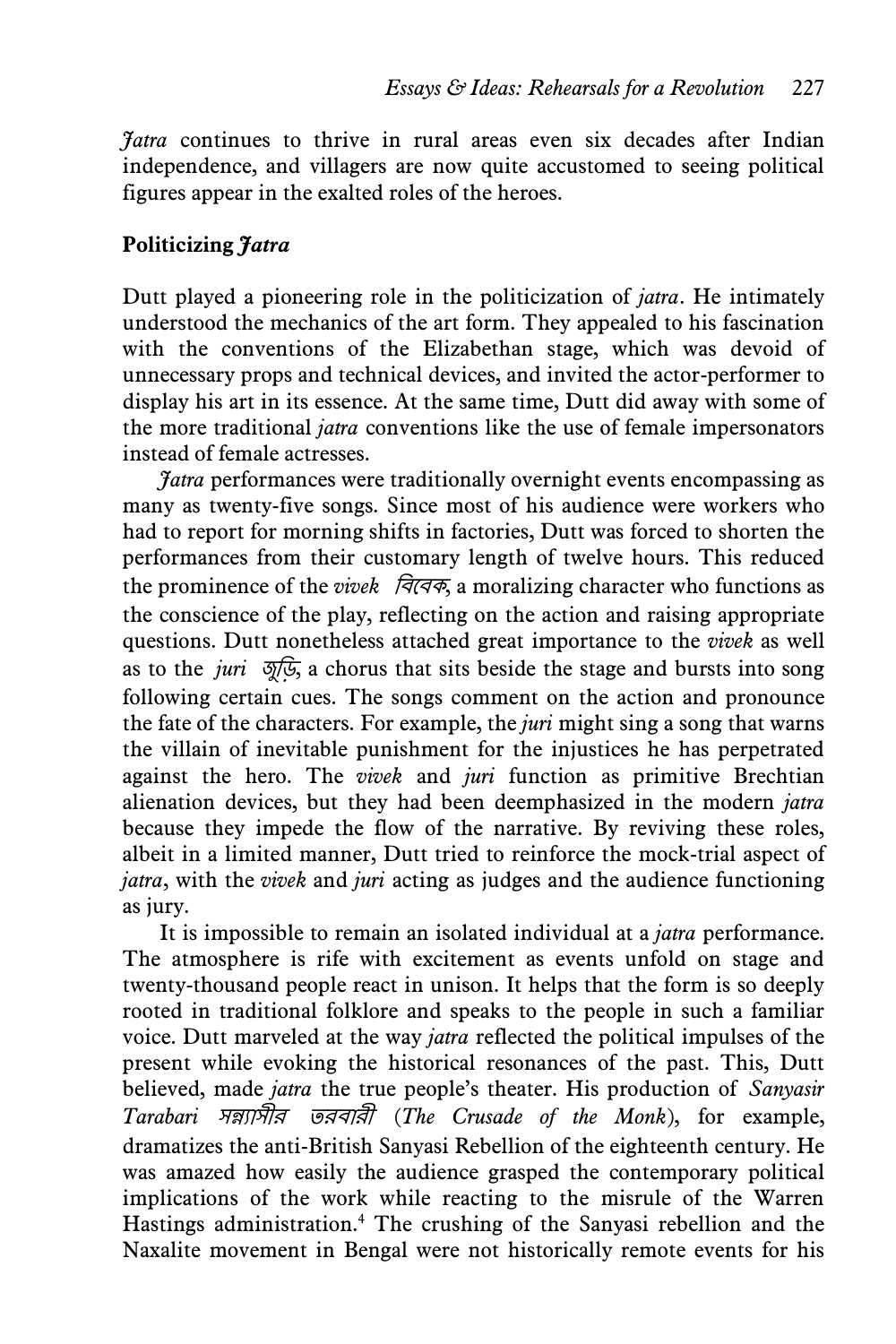# 228 *A. Benerji*

audience; they understood the parallel being drawn and reacted accordingly. Dutt believed that this play would not have had the same effect if it had been staged in a proscenium setting; it was the timeless, mythical quality of the *jatra* that gave the performance its particular immediacy.

## **Toward a Revolutionary Theater**

In all his activities, Dutt was stubbornly independent. This led to several controversies during his lifetime. He was spurned by contemporary leftist political groups, which rejected his brand of Trotskyism. He refused to follow the official Communist Party line, feeling that the party was not doing enough to foment popular rebellion. At the same time, he took an active part in creating and staging propaganda plays during elections, which had a significant impact on the ballot box, especially on the 1967 and 1971 general and state elections.<sup>5</sup> Critics like Bharucha and Banerjee, while praising Dutt's work, have criticized his seemingly simplistic approach to revolutionary politics on the grounds that an actual popular rebellion or revolution against the class enemy is far from easy to achieve (Bharucha 1983, 122; Banerjee 1993, 1848). Dutt's initial support and subsequent participation in the Naxal movement further substantiates this claim. Speaking to theatre scholar A.J. Gunawardana in 1970, Dutt said:

In 1967, the peasants of Naxalbari in northern Bengal suddenly burst into armed revolt and guerrilla warfare of the most advanced kind, panicking the ruling classes. Plays and songs came forth almost spontaneously. *Rakter Rang* িদেি িং [*The Color of Blood*] by Anal Gupta and my play *Teer* তীি [*Arrow*] tried to recount the daring and heroism of the peasant-guerrilla and expose the brutalities of the soldiers and policemen sent in droves to the area. But there was a hue and cry among "Marxists" and "Communists" that the leaders of the Naxalbari uprising were adventurists and therefore all references to it were taboo. We disagreed. We held that the heroism of armed peasants was important material for revolutionary theatre. (Dutt 1971, 226)

But he revised his position later. Reflecting on his involvement with the Naxal movement, Dutt wrote in 1982, "blind arrogance drove me further and further into petty-bourgeois adventurism, without my listening to advice and caution from my closest comrades" (87). This demonstrates that although he had idealist tendencies he was familiar with the realities of his time. It would seem that his idealism stemmed from his strong confidence in his own art and the revolutionary potential of his audience. Such a conviction was no doubt subjective and to an extent romantic. However, the popular appeal and political ramifications of his work suggest the possibilities of revolutionary theater. At the very least, his theater made the Congress-led governments at both the federal and the state levels sit up and take notice as it garnered popular support for leftist politics in West Bengal.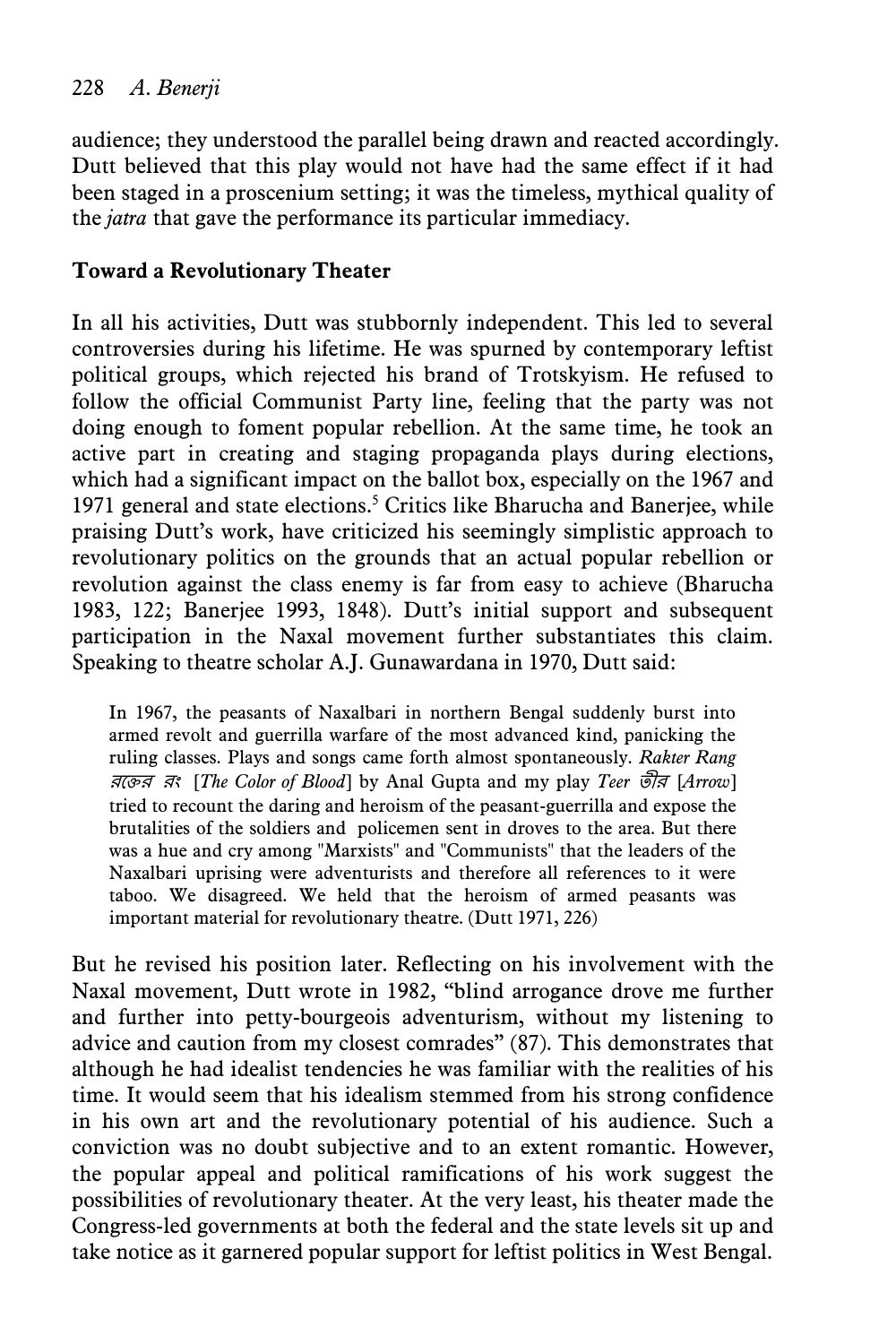Dutt was the last great political theater activist who was also commercially successful. In spite of his commercial success, Dutt was always steadfast in his theory of the revolutionary theater. Even if he was not able to incite an actual social revolution, he did create a politically subversive theater of a kind that was previously unseen and unheard in Bengal.

#### **Notes**

 ${}^{1}$ Kayastha কায়স্থ is both a caste and community of Hindus originating in India. The word comes from the Sanskrit word for scribe, which is the traditional role of the members of the community. Highly educated, they are placed second in the caste hierarchy after the Brahmins. In modern times members of the community have attained success in politics and other professional fields.

<sup>2</sup>The Defence of India Rules, adopted in 1962, was a legislative measure adopted by the Government of India to protect the country from aggressive elements that threatened internal security. The rules were often improperly invoked by the Congress administration against dissident voices from within the country.

<sup>3</sup>The Naxalbari Movement was a 1967 peasant uprising. It was centered in Naxalbari, a village in North Bengal, and involved an armed guerrilla struggle launched by the proletariat against the land-owning class. The movement captured the imagination of the students in various colleges across Bengal and several of them took to arms. Members of the movement were trying to overturn the state machinery, not just resist it. The Congress government launched a repressive campaign and several students were jailed or shot. The movement started fragmenting after Charu Majumdar's চারু মজুমদার (1918–72) arrest and death in Alipore Jail in 1972.

4Warren Hastings (1732–1818) was the first British East India Company governorgeneral of Bengal, from 1773 to 1784. He is credited with having extended and regularized the nascent British Raj. Hastings also launched a brutal repressive campaign against both Hindu and Muslim ascetics who were considered bandits and rogues by the Raj since they collected taxes from landowners en route to pilgrimage sites. The ascetics revolted and clashed with the company's forces on multiple occasions during the last three decades of the eighteenth century. The company was not always victorious in these campaigns. The Sanyasi rebellion is the subject of novels and patriotic songs, and it had a significant effect on the anti-British campaign during the twentieth century.

<sup>5</sup>Both general and state elections for the state of West Bengal were held in 1967 and 1971. The Communist Party of India, which had been a banned organization a decade earlier, with all its major leaders behind bars, emerged as a major party in the state of West Bengal and did relatively well in the seats that it contested for the Indian Parliament.

#### **References**

Banerjee, Sumanta. 1993. Obituary: Utpal Dutt. *Economic and Political Weekly* 28 (36): 1848.

Bharucha, Rustom. 1983. *Rehearsals of revolution: The political theater of Bengal.*  Honolulu: Univ. of Hawaii Press.